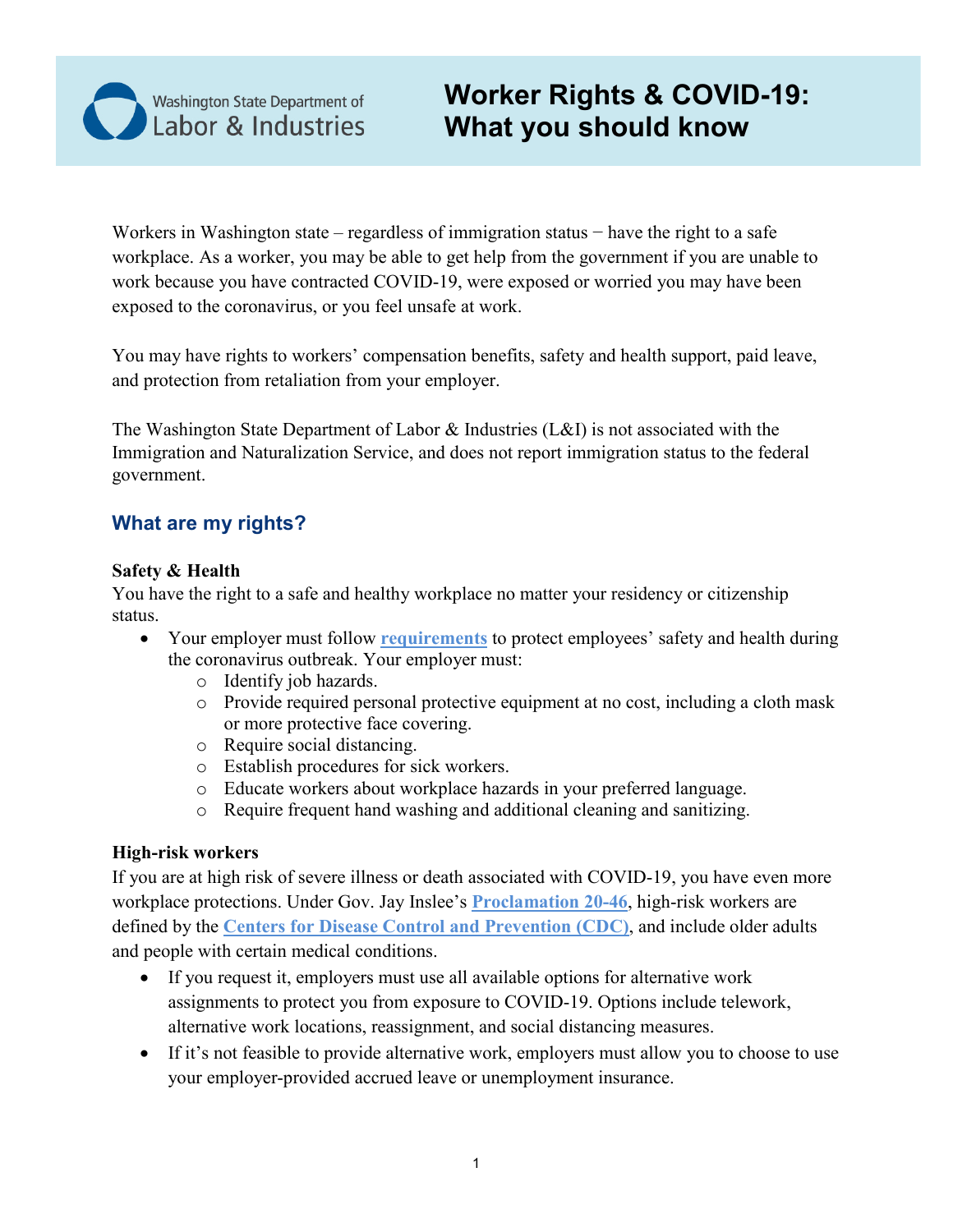- If you use all of your paid time off, your employer must fully maintain your health insurance benefits until you are eligible to return to work.
- Your employer isn't allowed to permanently replace you for exercising these rights.

### **Face masks**

All workers in Washington are required to wear cloth face coverings, at a minimum, while at work with few exceptions.

Your employer is required to provide you a mask free of charge. **Your employer must immediately replace your mask if you ask for one** or if it becomes wet, dirty, damaged, or when recommended by the manufacturer.

You can find guidance on which type of mask to wear for your job in **[Which Mask for Which](https://lni.wa.gov/forms-publications/F414-168-000.pdf)  [Task?](https://lni.wa.gov/forms-publications/F414-168-000.pdf)** or **[¿Qué mascarilla usar según la tarea a desempeñar?](https://lni.wa.gov/forms-publications/F414-168-999.pdf)**.

If you have a medical or disability issue that prevents you from wearing a mask, you must give your employer a note from your doctor saying why you should not wear one.

# **Workers' Compensation**

- If it's likely you were exposed to COVID-19 at work, you may be eligible for workers' compensation. Benefits may include medical treatment and money to replace part of the wages you lose if you cannot work.
- You or your doctor can submit a claim to L&I for consideration.
- If your claim is accepted and a health care provider or public health professional says you need to quarantine (stay away from others), you may receive partial wage-replacement benefits, even if you don't test positive for the virus.

### **Paid Leave**

If you remove yourself from a work site because you don't believe it's safe due to the risk of possible COVID-19 exposure, you may be able to use leave or unemployment benefits. You also may have access to expanded family and medical leave included in the Families First Coronavirus Response Act or other paid time off depending on the circumstances.

Information is available at **[Novel Coronavirus Outbreak \(COVID-19\) Resources](https://www.lni.wa.gov/agency/outreach/novel-coronavirus-outbreak-covid-19-resources)** and **[Paid](https://www.lni.wa.gov/agency/outreach/paid-leave-under-the-washington-family-care-act-and-the-families-first-coronavirus-response-act)  [Leave under the Washington Family Care Act and the Families First Coronavirus](https://www.lni.wa.gov/agency/outreach/paid-leave-under-the-washington-family-care-act-and-the-families-first-coronavirus-response-act)  [Response Act.](https://www.lni.wa.gov/agency/outreach/paid-leave-under-the-washington-family-care-act-and-the-families-first-coronavirus-response-act)**

- Under the federal **[Families First Coronavirus Response Act,](https://www.dol.gov/agencies/whd/pandemic/ffcra-employee-paid-leave)** you may be eligible for paid sick leave. This law provides up to 80 hours of paid leave for certain COVID-19-related absences. It applies to employers with fewer than 500 employees and allows some small employers to request an exemption.
	- o You are entitled to your regular pay rate or the minimum wage − whichever is higher (up to \$511/day and \$5,110 total over a two-week period) − if you are using this leave because:
		- You must be quarantined due to COVID-19 concerns.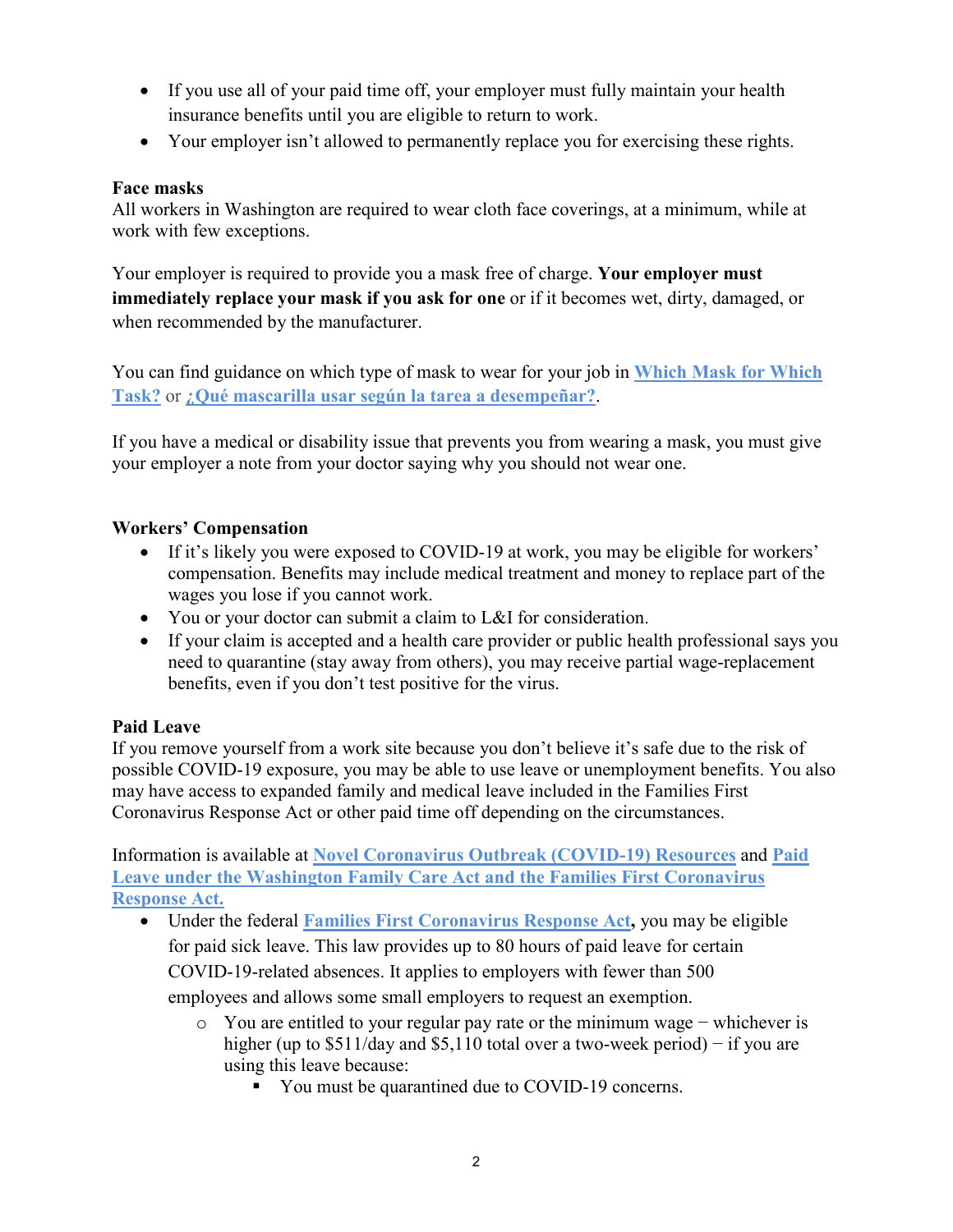- You are experiencing COVID-19 symptoms and seeking medical diagnosis.
- o You are entitled to 2/3 of your regular pay rate or 2/3 the minimum wage − whichever is higher (up to  $$200/day$  and  $$2,000$  total over a two-week period) – if you are using this leave because:
	- You are caring for someone who must be quarantined due to COVID-19 concerns.
	- You are experiencing symptoms similar to those of COVID-19, as defined by the federal government.
- o You are entitled to 2/3 of your regular pay rate or 2/3 the minimum wage − whichever is greater (up to  $$200/day$  and  $$12,000$  total over a 12-week period) – if:
	- You have been employed for at least 30 days, and are using paid sick leave together with 10 weeks of paid expanded family and medical leave to care for a child whose school or place of care is closed due to COVID-19 concerns.
- You may be able to use state paid sick leave for reasons related to COVID-19. Employees accrue at least one hour of paid sick leave for every 40 hours worked. More information is available **[here](https://www.lni.wa.gov/agency/outreach/paid-sick-leave-and-coronavirus-covid-19-common-questions)**.
- You may have access to other assistance, such as unemployment insurance, if you have legal status to work in the United States or are receiving paid family and medical leave. For more information, visit the **[Employment Security](https://esd.wa.gov/newsroom/covid-19) Department website**.

# **How am I protected?**

You are protected from retaliation and discrimination by employers for raising safety concerns, filing a workers' compensation claim, or exercising your employment rights. It is against the law for employers to fire, threaten, discipline, issue a written warning, or harm a worker for actions such as:

- Refusing to work in unsafe conditions, including hazards created by COVID-19.
- Raising concerns about safety and health or employment standards.
- Participating or being interviewed as part of a safety and health inspection.
- Filing a workers' compensation claim or filing a complaint with L&I.
- Using protected leave, such as paid sick leave, for an authorized purpose.

More information is available in these brochures: **[Safety and Health Discrimination in the](https://lni.wa.gov/forms-publications/F417-244-000.pdf)  [Workplace](https://lni.wa.gov/forms-publications/F417-244-000.pdf)** and **[Discriminación de seguridad y salud en el lugar de trabajo](https://lni.wa.gov/forms-publications/F417-244-999.pdf)**.

You have 30 days after an incident of discrimination or retaliation for raising a safety and health concern to file a complaint with L&I's [Division of Occupational Safety and Health](https://www.lni.wa.gov/workers-rights/workplace-complaints/safety-complaints) (DOSH).

L&I will investigate your complaint and make a determination. If you submit a complaint, we will likely contact you for additional information. You have the right to withdraw your complaint at any time.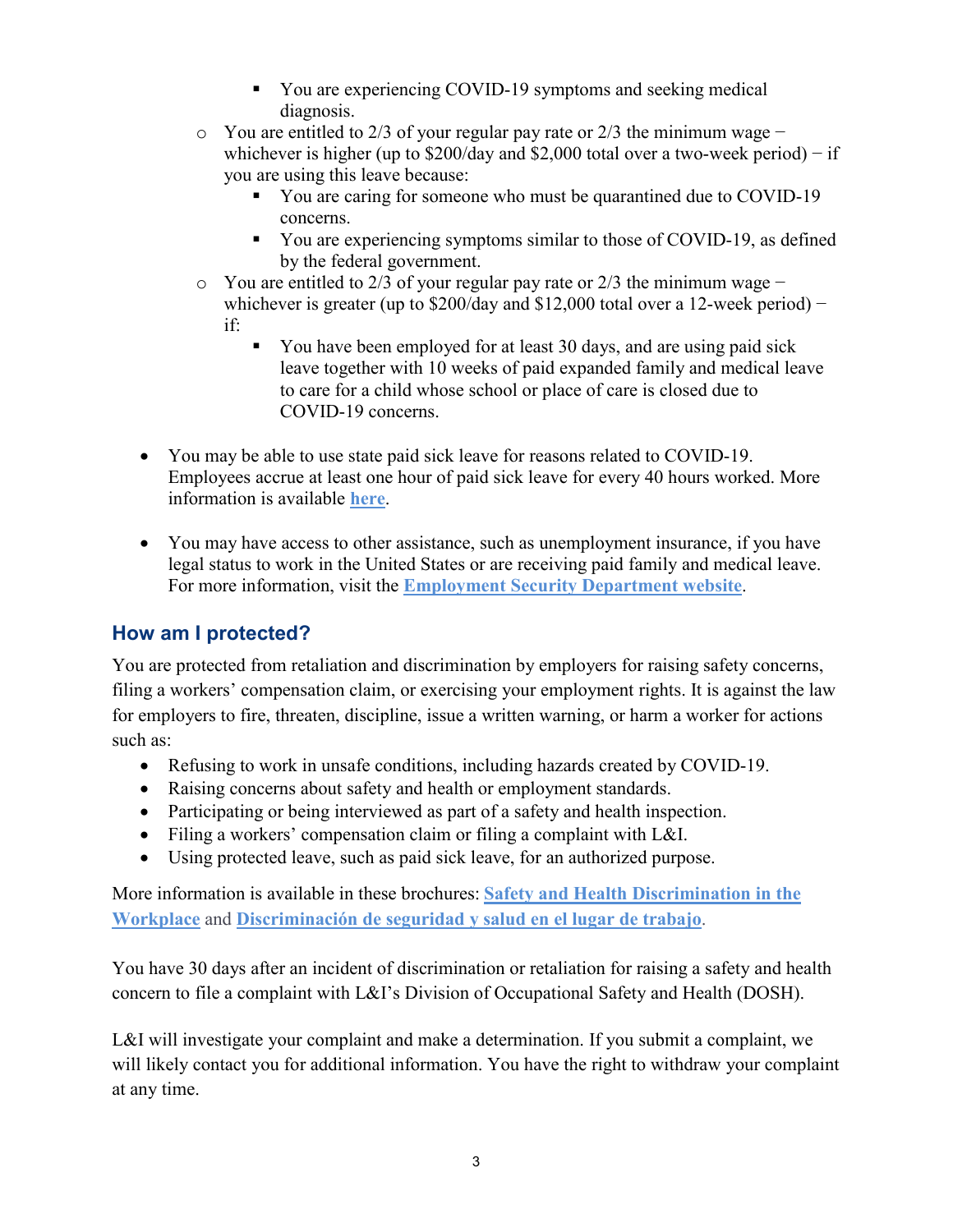Employers have the opportunity to fix unsafe work conditions, but may also face penalties for violating these rules. We will also work with you to seek a remedy.

# **How do I file a complaint? Where can I get more information?**

# **Employment Standards**

If you have questions about your rights to paid sick leave, protected leave, worker rights, or equal pay, go to L&I's workers' rights **[webpage](https://lni.wa.gov/workers-rights/)**. You may also call 360-902-5316 or email [ESGeneral@Lni.wa.gov.](mailto:ESGeneral@Lni.wa.gov)

# **Safety & Health**

If you feel unsafe at work, witness a safety violation, or have a question about workplace safety rights or protections, go to L&I's DOSH safety complaints **[webpage.](https://lni.wa.gov/workers-rights/workplace-complaints/safety-complaints)** You can download a **[safety](https://lni.wa.gov/forms-publications/F418-052-000.pdf)  [complaint form](https://lni.wa.gov/forms-publications/F418-052-000.pdf)** on the page, then mail or fax it to your **[local L&I office](https://lni.wa.gov/agency/contact/#office-locations)**. You may also call 1- 800-423-7233 or email [adag235@lni.wa.gov](mailto:adag235@lni.wa.gov)**.** Bilingual staff are available.

You may remain anonymous when reporting or, if you are an employee and provide your name and contact information, you can request confidentiality. If we have your contact information, we will inform you of any actions we take. If we inspect your work site, we will notify you of the inspection results.

If you believe your employer may have discriminated against you for raising a safety concern with them or filing a complaint with L&I, see the DOSH workplace discrimination **[webpage](https://lni.wa.gov/workers-rights/workplace-complaints/discrimination-in-the-workplace)**. You can download a **[discrimination complaint form](https://lni.wa.gov/forms-publications/F416-011-000.pdf)** on the page or call 1-800-423-7233.

The DOSH compliance team responds to all worker safety complaints.

# **Workers' Compensation**

Workers have a variety of options to file a workplace injury claim:

- Online via **[FileFast](https://lni.wa.gov/claims/for-medical-providers/filing-claims/filefast-report-of-accident)**.
- By phone: 1-877-561-FILE (3453).
- At your doctor's office (if you complete the Report of Accident at your doctor's office, the doctor files the form for you).
- Directly with your employer if they manage their own claims (self-insured).

There are three toll-free or local options to get basic claim information or to leave a message for a claim manager to return your call:

- 1-800-831-5227 for automated claim information.
- 1-800-547-8367 to reach a customer service representative.
- Your **[local L&I office](https://lni.wa.gov/agency/contact/#office-locations)** to request a claim manager call you back.